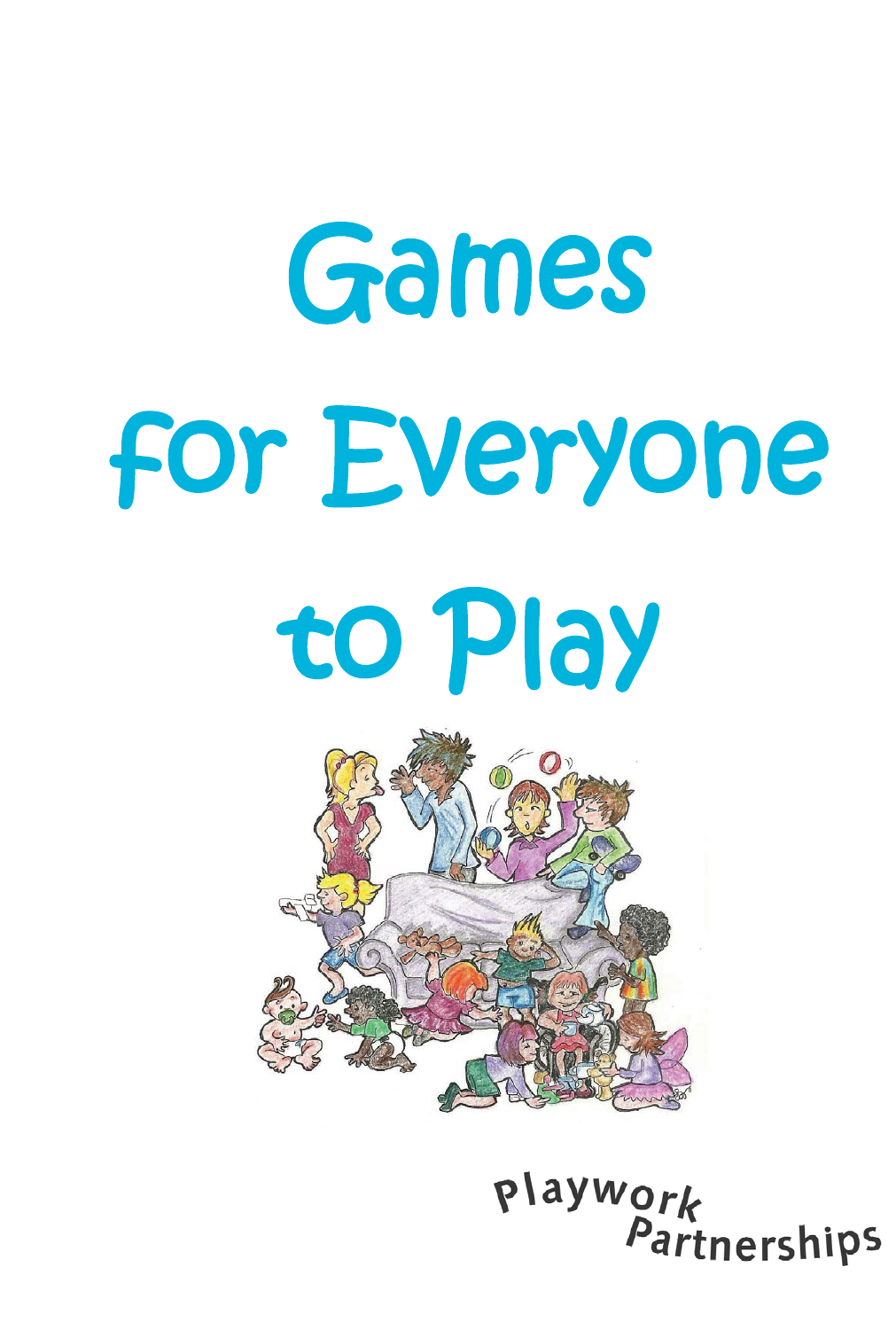## **Introduction**

This booklet gives you a small number of fun games you can use with children in play settings. You can also use these games with adults at training events for ice-breakers and energy breaks.

### **Name Games and Ice-breakers**

There are various games that involve learning and using names.

- Say your name and pass a ball to someone else calling out their name.
- Say your name and do an action which then everyone copies back

- Say a name and pass an imaginary ball saying "This is a blue ball,………..", the receiver says thank you to the name of the person who threw it to them. You can introduce other colours to make it harder!

- Say your name and something you like and something you don't like.

#### **Name Train Game (very young and very old)**

A great game for becoming familiar with the children's names. First arrange the children in a circle. Then everybody creates a train either by holding around the waist or the shoulders. The train then sets off, choo-chooing with energy, stopping at any particular child to pick them up as a passenger. As each child joins the train, they say their name, which is repeated by everyone as they board the train. You can add a great deal to this game by getting the children to join in with the train noises and by having fun with 'follow my leader' type activities such as going through tunnels (parents could make the tunnel?) and up mountains etc. It is also possible to have two trains running at once.

#### **Lines**

Arrange children in lines according to age, birthdays, height, alphabetically etc etc!



#### **Shapes**

Draw some shapes (e.g diamond, parallel lines, figure of eight etc.) on large pieces of paper and hold them up one at a time. Without talking to each other the group need to make that shape as one group together. Emphasis on co-operation. Can be used with deaf children

#### **Face to face (all ages)**

Everyone finds a partner. A leader calls out actions such as "hand to hand", "back to back", "head to knee", "bottom to bottom" etc. participants have to follow these instructions in their pairs. When the leader calls "face to face" everyone must change partners.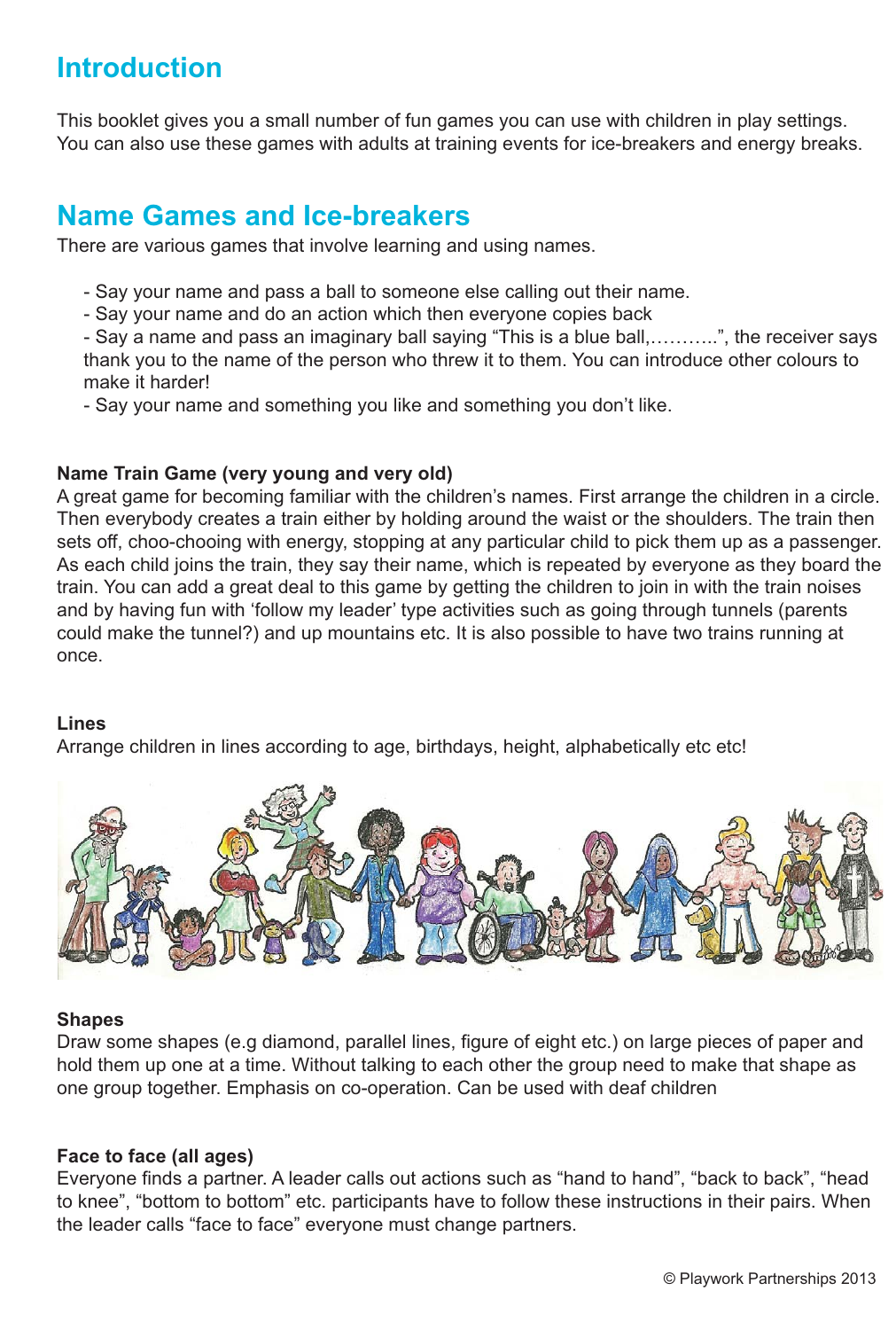#### **Simon says (all ages)**

The leader tells the group that they should follow instructions when the leader starts the instruction by saying "Simon says..." If the leader does not begin the instructions with the words "Simon says", then the group should not follow the instructions! The leader begins by saying something like "Simon says clap your hands" while clapping their hands. The participants follow. The leader speeds up the actions, always saying "Simon says" first. After a short while, the "Simon says" is omitted. Those participants who do follow the instructions anyway are 'out' of the game. The game can be continued for as long as it remains fun.

#### **The Holiday (older)**

This game is from Eastern Europe and is another version of musical chairs. Two rows of chairs are placed back to back with one less chair than players. Everyone sits down except the person chosen to be the traveller. Each player is given an item (or chooses one themselves ) that is used to go on holiday, e.g. ticket, suitcase, passport, swimming costume, money etc which they have to remember. The traveller then walks around the seated group saying -

"I am travelling to Belgrade and I need my passport, suitcase, ticket etc" As each item is remembered the person called gets up and follows the traveller. When the traveller has all the items they can remember they shout "I have reached Belgrade!" Everyone must sit down on the nearest chair and the person left standing is the new traveller. You will have to prompt the traveller to remember some of the items that are always getting forgotten!

#### **What's the time Mr Wolf? (young)**

One person stands at one end and everyone else at the opposite end, the group chants, "What's the time Mr Wolf?" and the wolf replies any time from 1 o'clock to 12 o'clock. The group takes that number of steps forward ie 4 o'clock is 4 steps. If the Wolf says "It's dinnertime" everyone must return to the start before the wolf catches them. If you are caught you become the wolf. If you reach the wolf by taking lots of steps then you take their place.

Another version of this game is Grandmothers footsteps. It involves someone being Grandma and standing with their back to the group who creep as quietly as they can towards her. If she hears anything she turns round and the group have to freeze. Anyone seen moving has to go back to the start. The first to reach Grandma takes her place.

#### **Duck Duck Goose (young)**

In this game, kids sit down in a circle facing each other. One person is "it" and walks around the circle. As they walk around, they tap people's heads and say whether they are a "duck" or a "goose". Once someone is the "goose" they get up and try to chase "it" around the circle. The goal is to tap that person before they are able sit down in the "goose's" spot. If the goose is not able to do this, they become "it" for the next round and play continues. If they do tap the "it" person, the person tagged has to sit in the centre of the circle. Then the goose become "it" for the next round. The person in the middle can't leave until another person is tagged and they are replaced. There are many variations on this game, e.g. burger, burger, chips! Or Harry, Harry, Harry, Potter! Let the children make them up!

#### **North, South, East, West (all ages)**

Nominate sides of the party room as North, South, East and West. The host then calls out each in turn and the children have to touch that side as soon as possible. The fun comes from starting slowly and then speeding up occasionally changing your mind mid move. You can also add in other commands such as earth or sky with their own actions.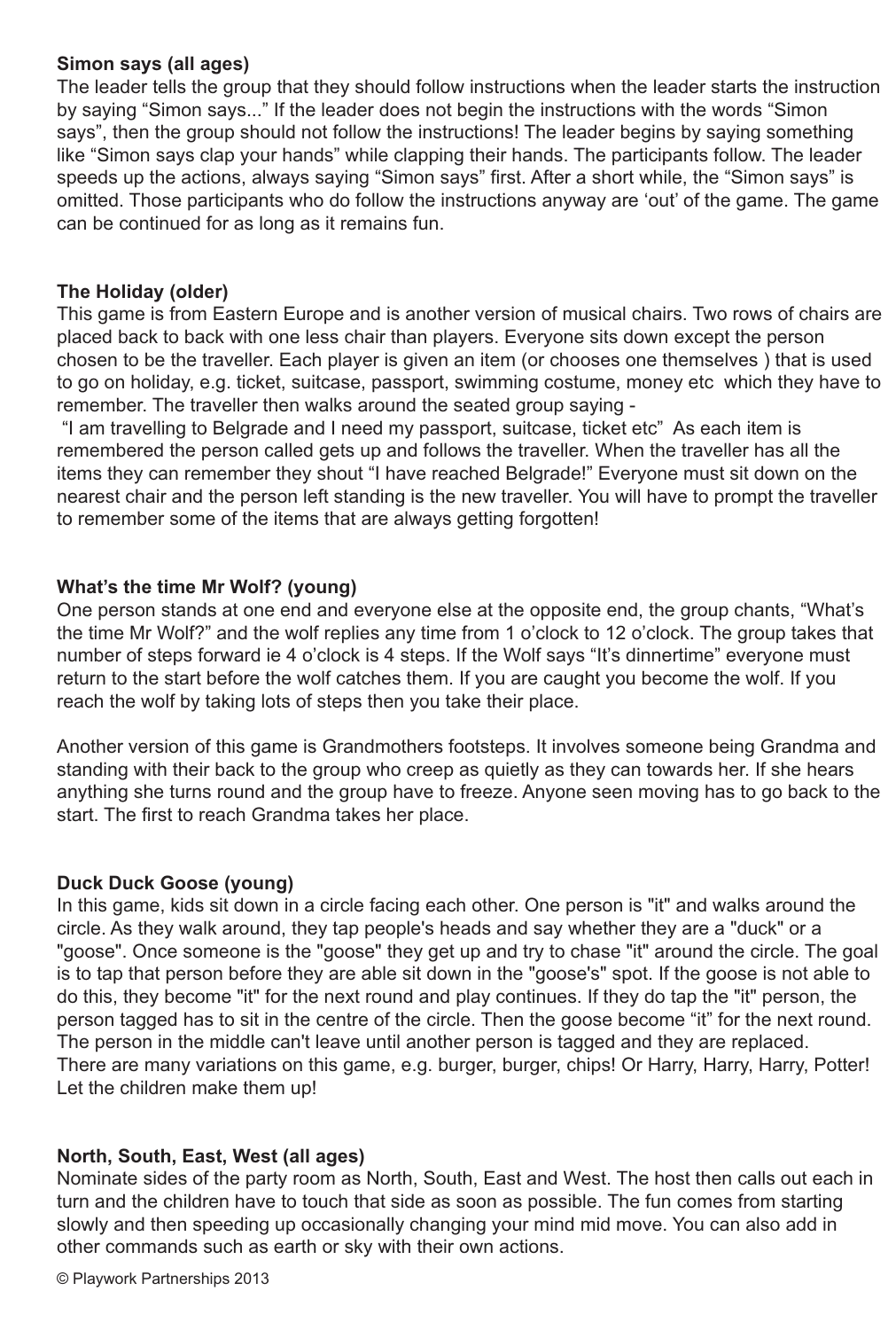#### **Fruit Bowl**

Sitting in a circle, give each child a fruit name going round the circle in sets of four e.g. apple pear banana grape. Then one person stands in the middle of the circle and calls out a fruit. All those who are that fruit run around the circle back to their space and tig the person in the middle. They then are the caller. You can make it more fun by calling 2 or 3 fruit names. If you call fruit bowl, everyone has to run! You can do lots of variations on this game with different themes!

#### **Clock in the Tower**

Number the children around a circle, again in lists of 1 to 4 ( or count further if a bigger group!) One child stands in the centre and everyone says " Clock in the Tower strike the hour!" The "clock" then holds their hands above their head and claps a number. The children who correspond to that number have to run around the circle and back to their seat and enter the circle to tig the clock. They then become the clock and it starts again!

#### **Musical Bumps/Statues (equipment – cd player)**

Play music for the children to dance to and when the music stops the children must 'bump' to the floor as fast as possible, the last one to sit is 'out.You might consider teaching the children a dance to start with; Birdie song or the Macarena.

A safer version of this game is Musical Statues which as the name suggests has the children freeze when the music stops, rather than drop suddenly to a hard floor. Remember the more you dance the more the children will.

#### **Red shoes (all ages) (Sun Shines On…)**

Begin with everyone except yourself sitting on a chair facing inwards in a circle. You are standing in the middle of the circle. You start the game by shouting out something the children will have in common such as "all those wearing red shoes" All the children who are wearing red shoes have to leave their seat and find a different one. They are not allowed to return to their own seat. Whilst everyone is moving you find yourself one of the seats leaving one child standing in the middle. He now has to say "all those who……." Until you have played this game a few times it is not always easy to find something to say so here are a few suggestions "people with blue eyes, all those wearing glasses, everyone who has a pet, everyone who has two ears, all those who like school? Anyone called Doris"

#### **Hot Potato (equipment – music, ball or balloon) (younger)**

These is a variation of 'pass the parcel' the main advantage being that it is played using a balloon or ball not a parcel. The 'potato' is passed around a circle to music but you explain it is a very hot potato, too hot to hold onto for more than a second so they have to pass it round as fast as possible. If they are caught with the potato when the music stops they are out. With a large group you could start with two potatoes going in opposite directions. To make the game really go with a buzz introduce forfeits. Instead of being out the children have to do something silly like "pull a face like a monkey" or "do the first bit of the birdie song". A tip for this game is make sure everyone passes the potato not throws it.

#### **Paper, Stone, Scissors**

Should be played in pairs and on the count of three each player brings their hand from behind their back to make the shape of either a pair of scissors, a sheet of paper or a stone.

Scissors beats paper, Paper beats stone, Stone beats scissors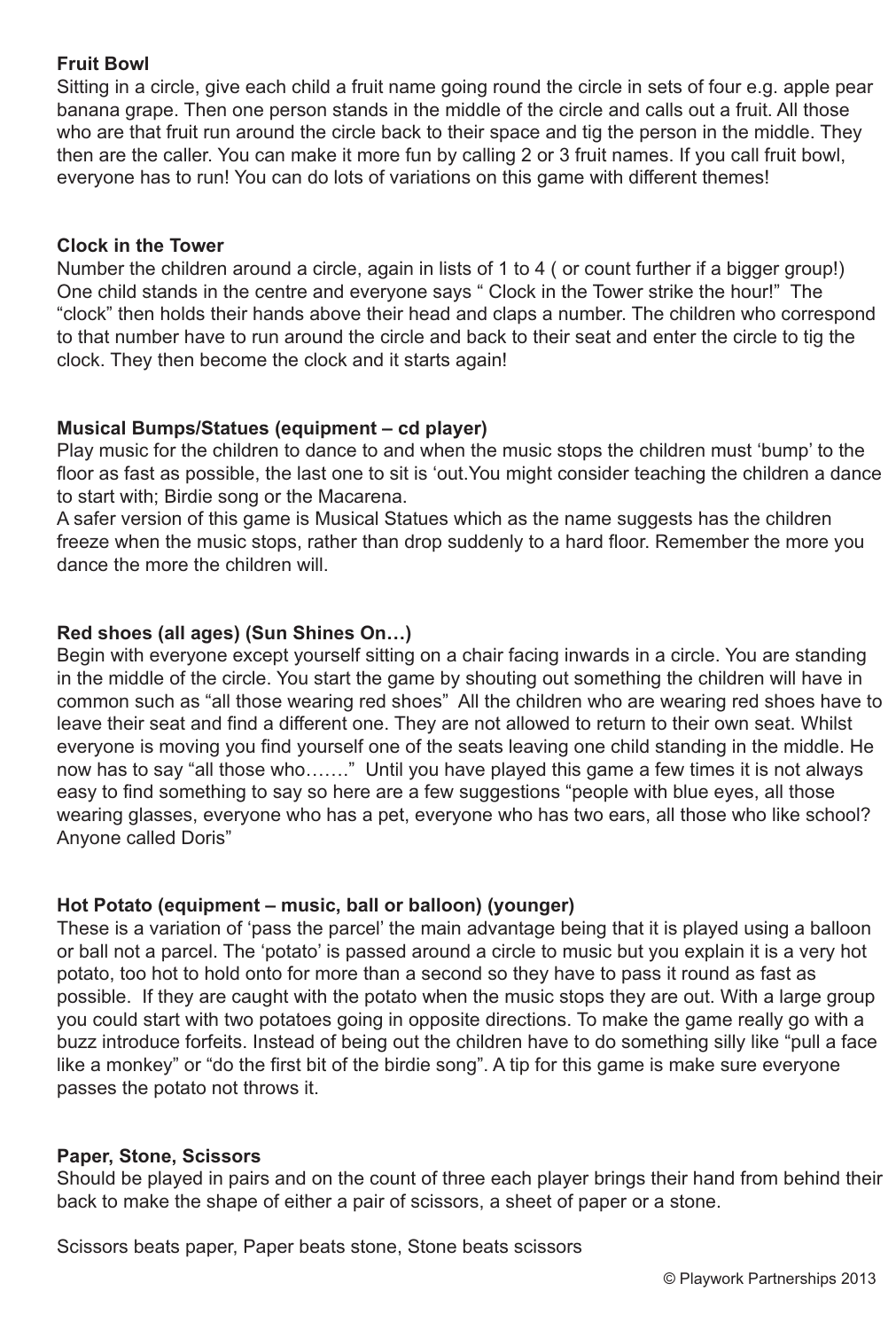#### **Sleeping Lions (younger)**

Explain that Lions in the jungle have to keep absolutely still…you can't even see them breathing. Even when other animals come right up to them they still don't move a muscle not even their eyes. You then goes around the room and tries to catch to children moving…you can 'encourage' a little movement by the odd noise here and there or possibly the odd tickle or two...last one left is the winner. This is a great game for calming the children down.

#### **The mole is in the meadow (equipment – ball of scrunched paper) (all ages)**

One child (the mole) to begin with, curls up into a ball with their knees on the floor in the center of a circle. The other children place their hands palm up on the mole and as they chant the rhyme below they pass round the small ball of scrunched paper which one of them conceals in the palm of their hand. At the end of the rhyme to mole sits up and everyone holds their closed hands out in front of them the mole then has three guesses to decide who has the ball.

"The mole is in the meadow digging underground, he's looking for his ball…oh where can it be found"

#### **Fire on the mountain (all ages)**

This game comes from Tanzania and is a good game to calm the children down………..like sleeping lions everyone has to lie down on the floor, which is in effect the mountain. The caller (you) then shouts out a series of announcements which begin "Fire on the……….." so for example you might say "Fire on the mantelpiece…..Fire on the moon…..Fire on the floor"…..until eventually you say "Fire on the Mountain" which is the signal for everyone to jump up as fast as they can. Either the first one up wins a prize or last one up is eliminated. The way to have fun is speak really slowly and make sure there is silence in between your calls. Anything that begins with a Mmmmmmm builds up suspense.

#### **Football cheering (older children)**

The group pretends that they are attending a football game. The leader allocates specific cheers to various sections of the circle, such as 'Pass', 'Kick', 'Dribble' or 'Header'. When the leader points at a section, that section shouts their cheer. When the leader raises his/her hands in the air, everyone shouts "Goal!"

#### **Wibble Wobble**

This is a development of the games paper,stone, scisorrs! Everyone starts as a wibble wobble and moves accordingly! When you come across another wibble you play paper, stones, scissors. Whoever wins becomes a prince or princess with accompanying movements and moves on. They need to meet other prince/princesses and play scissors/stones with them, if they win again they becomes even higher status Kings and Queens and hold their hands above their heads like crowns (high status!). They can only play with other Kings and Queens. If you lose at your status you drop back down a level, so eventually people will become Wibble Wobbles again!

#### **Smile if you love me**

In a circle one person goes around saying " Smile if you love me". The person responds saying, "I do love you but I can't smile". If they do smile they become the leader and approach other people. This can often end in giggles!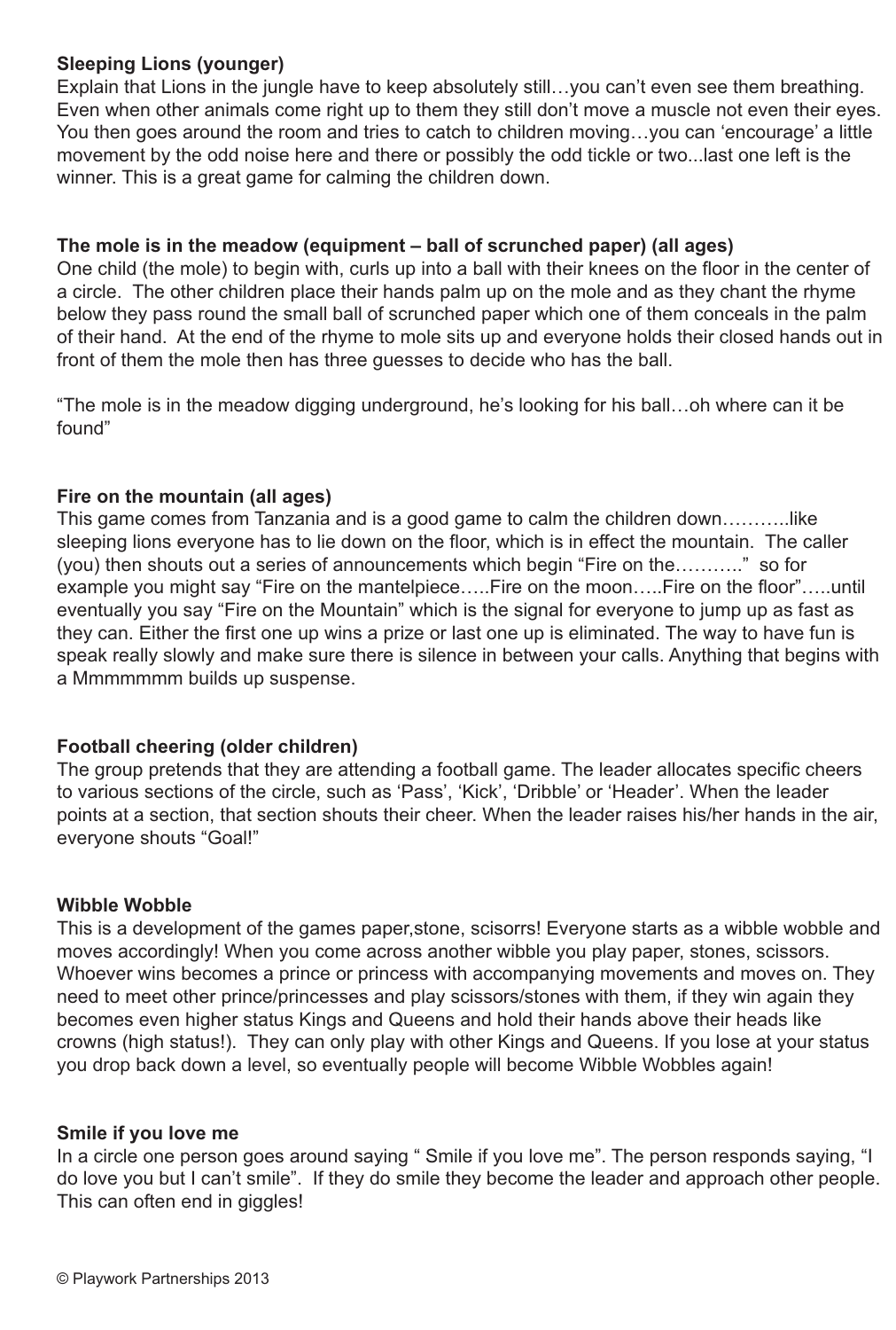#### **The Gunfighter Game**

Again played in two's it has three actions:

Defending = Crossing your hands over your chest Loading = putting both your thumbs back over your shoulders Shooting = pointing your two fingers at your opponent

The two players stand opposite each other. It is played on a beat of three, the first two beats you hit your thighs then perform one of the actions above.

#### **Whispers**

An old favourite this one, and better with older children. You can start it off by whispering a sentence such as " Floppy fairies fancy fistfuls of fluff for fairy cakes!" to the child next to you. They will then whisper it to the child next to them until it has been passed round the whole group. Each person has to whisper exactly what he or she heard and is only allowed to say it once. The final person speaks the sentence out loud and the originator tells everyone what the original sentence was. The fun is in the corruption of the sentence. This never sounds a good game written down but can be hilarious to play.



#### **Rabbits**

Again this is an old favourite that many of you will know. Someone starts by putting both thumbs up to their ears and waggling their fingers. The people on either side of this person put up one hand only, to the ear nearest the person with both hands up. The person with both hands up then points to another person across the circle (usually whilst still waggling!) then they can relax. The new person now puts both thumbs up to their ears and waggles their fingers. The people on either side have to put up the hand nearest the person with both hands up and waggle their fingers. The game continues in this way until everyone has been a 'rabbit'.

#### **I went shopping…**

In a circle one person starts and says "I went shopping and I bought….." This continues around the circle with people adding to the list – and remembering what everyone else bought!

#### **Mime the lie**

The first person starts by miming an activity e.g. brushing their hair, having a shower etc. Someone calls out "What are you doing". The person responds by telling a "lie" e.g. I am riding a bike". The other person takes over and does what they have said, but when asked what they are doing, they lie!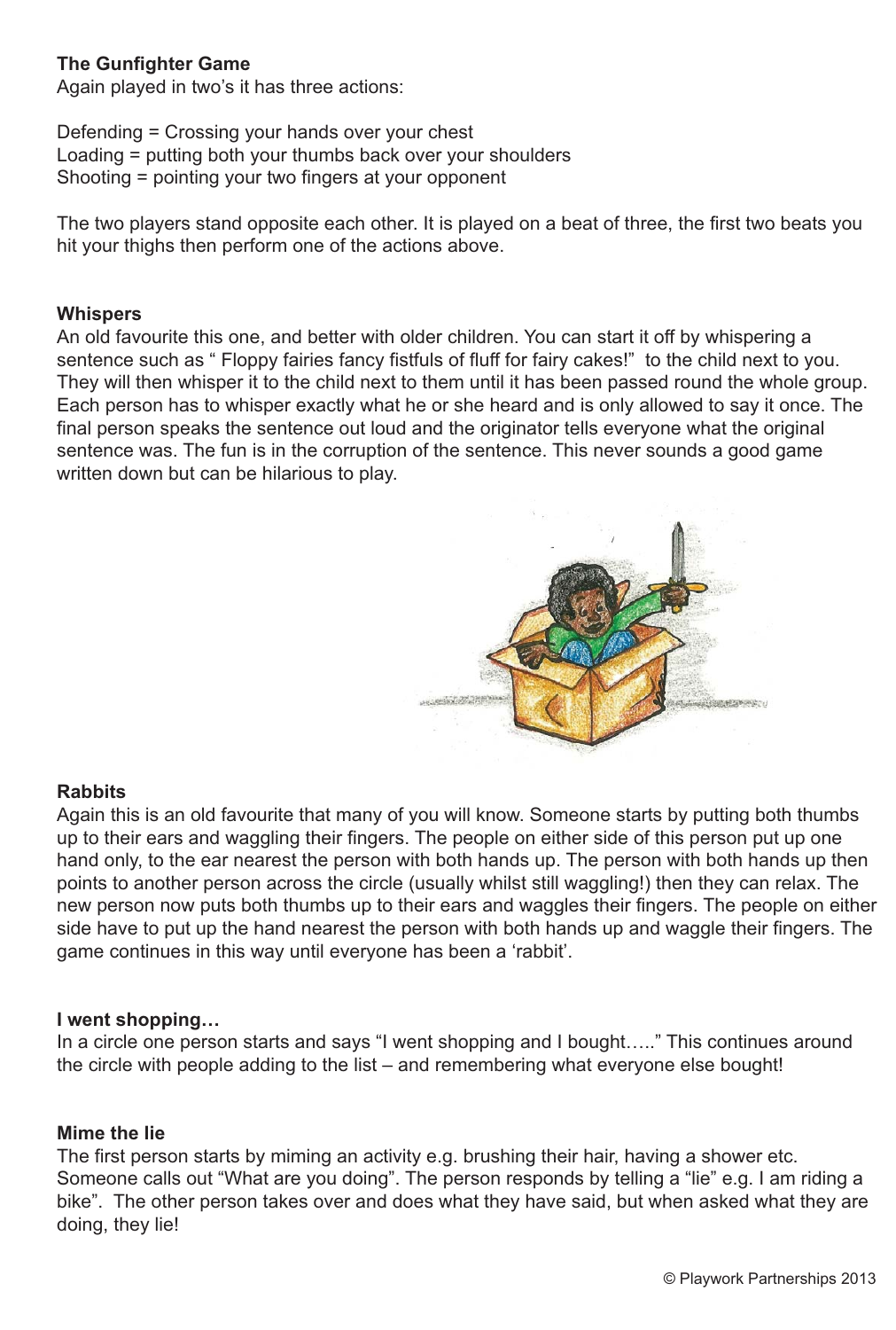## **SILLY TASKS!**

#### **Poke your head through this hole** – (need lots of A4 scrap paper)

This involves giving the children a challenge of "can you poke your head through this hole" You then tear a small hole in an A4 size piece of paper which you give to them.

Solution – you poke your finger through the hole to 'poke' your head

#### **Climbing through a piece of paper** – (needs even more A4 scrap paper)

Once again you tear a small hole in an A4 piece of paper and challenge the children to climb right the way through it by tearing the hole bigger.

Solution – Fold the paper in two and tear through both pieces as follows:



Tear Here

Then unfold the 'necklace' shape carefully, tear through the middle bits and you should be able to slip completely over your body.

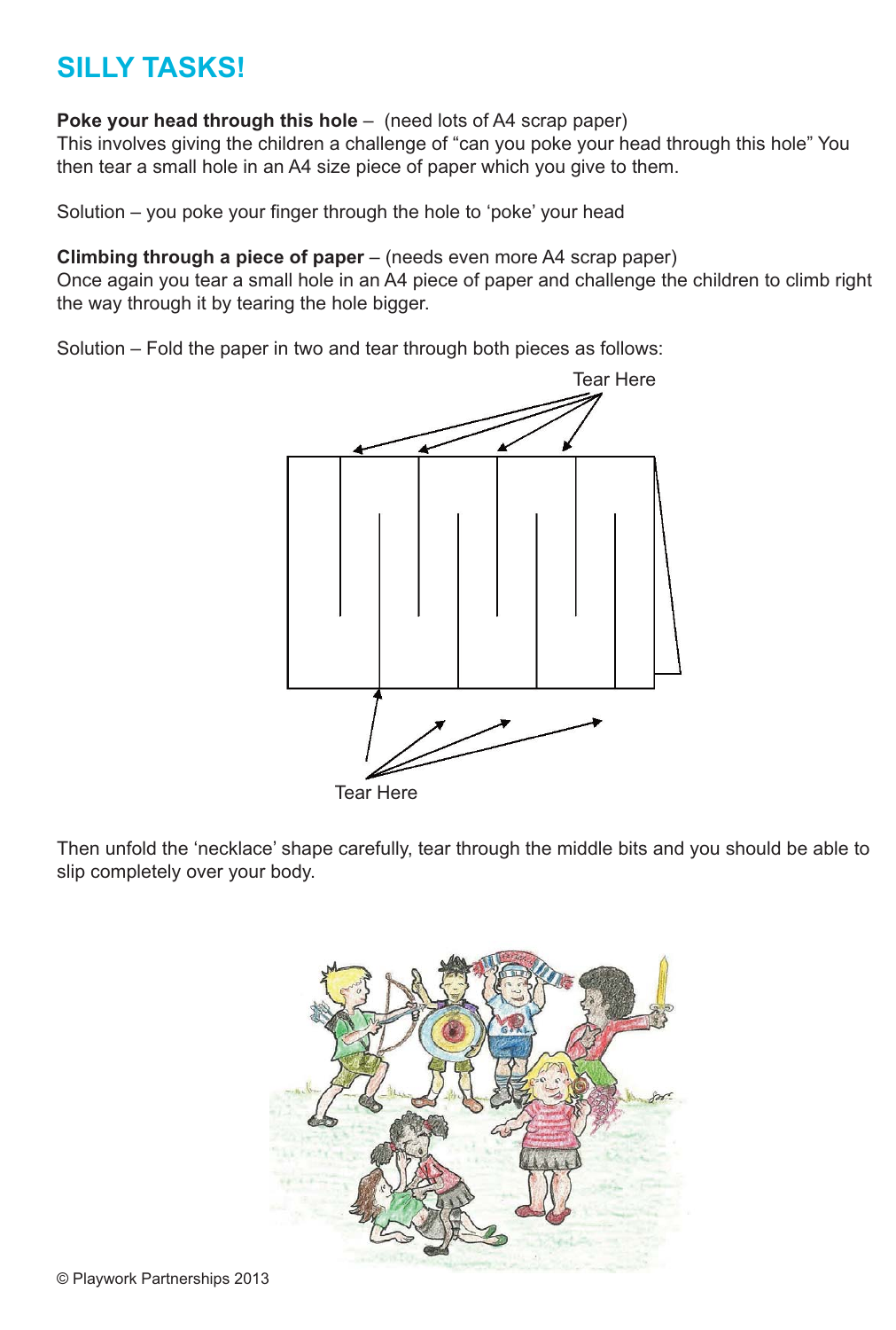## **PARACHUTE GAMES**

The parachute is a wonderful piece of equipment for large groups and can provide hours of entertainment both indoors and out. As some games can be quite boisterous it does require a high level of supervision, and it is essential that the participants listen to and understand the rules of each game. If used with a mixed age range group ensure that older ones are aware and look out for the younger ones.

#### **Spinning**

With the parachute on the floor ask a volunteer to sit in the middle with their legs crossed and arms raised above their head. The rest of the group stand and, holding on to the parachute, walk around the person gently wrapping them up in the 'chute. It is important that the person in the middle keeps their hands above their head for safety reasons. When they are completely wrapped up, count to three and everyone pulls the chute outwards. This will spin the person in the middle!

#### **Mushroom**

A general practice game in raising and lowering the parachute. Once this is mastered then you can move on to all the other games. Hold the parachute down to the floor and count to three. On three shout "mushroom!" and pull the 'chute up and gently let it come down. Ask the kids not to pull it down sharply as you want to create a billowing effect – like a mushroom shape!

#### **Trust Games**

Everyone holds on to the edge of the parachute. Very gently lean back using the weight of the rest of the group to balance against. When you feel confident try holding on with one hand or bending knees and lowering down.

#### **Washing Machine**

Choose a few children to lie underneath the parachute on their backs with their arms by their sides. The rest of the group hold the parachute to the floor and move their arms from side to side, thus giving them a wash! Then lift the parachute up in a mushroom to give them a tumble dry! If they are very dirty repeat the process a few times. Then swop over and let others have a go!!

#### **Rainbow**

Stand and hold the parachute and create a mushroom. As the parachute goes up call out one of the colours around the edge. All those that are holding on to that colour have to let go and run underneath the parachute to the other side before it comes down again. You can select one, two or several colours. You could also ask them to hop, skip or jump etc underneath the parachute.

#### **Red Shoes**

A variation on the last game where instead of colours you could shout out any command e.g. anyone wearing blue, or anyone with a sister etc. The last person to run underneath could call out the next command.

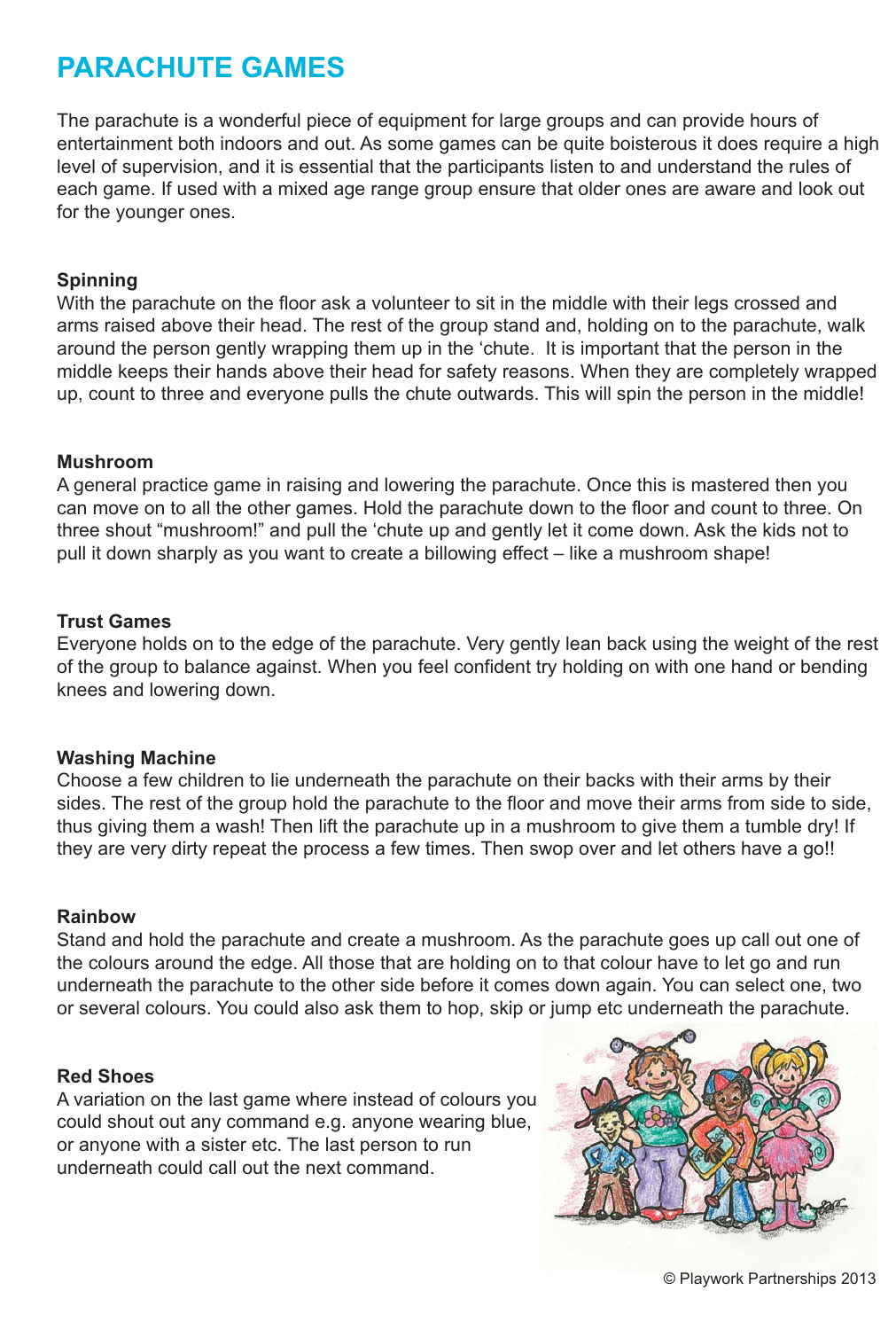#### **Sharks!**

Sit the group down with them holding the parachute over their knees. Choose one person to be the shark ( or more if it is a large group ). The shark goes underneath the parachute. Then select two lifeguards who stand around the edge of the group. The shark is trying to drag people into the sea with him/her ( i.e. under the 'chute ). The Lifeguards are trying to rescue them before they disappear. Start the game by everyone pretending they are sitting on the beach dabbling their legs in the water. Call "Shark Attack!" to cue the shark to begin and let the fun commence! Once everyone has been "eaten", then start the game again!

#### **Cat and Mouse**

Choose one person to be the cat who goes on top of the parachute. The rest of the group stand holding the parachute waist height. Select a mouse who goes under the 'chute. The cat has to try and catch the mouse, who is helped by the group shaking the 'chute so as his/her whereabouts are concealed as much as possible. When the cat has pounced on the mouse, start a new game.

#### **Spider on the Web**

Choose one person to be the spider and ask them to sit cross-legged in the middle of the parachute. Four other children are chosen and go under the parachute at four points around the spider. The object of the game is for the spider to catch the flies by touching them, unless the flies get to the spider first! The spider can not move from the spot. The rest of the group make waves with the parachute to try and hide the approaching flies. The spider has three lives before they are replaced, the flies must leave as soon as they are tigged.

#### **Swamp Creatures**

Magically transforming the parachute into a swamp ask the group to sit around the parachute, holding it over their legs. One person is chosen as swamp creature and slides underneath the 'chute. The rest of the group make 'orrible slurpy swamp noises and move the parachute gently up and down. The swamp creature touches their toes and they slip into the swamp transformed into a creature themselves! Good for lots of noises and special effects!!!

#### **Mexican Wave**

Everyone holds onto the edge of the parachute and practices making ripples, big ones and little ones.

## **Adding bean bags, balls and toys...**

#### **Round the World**

Following on from the Wave, place a ball at the edge of the parachute and see if the group can roll it around the circle without letting it fall off. See how many times you can go round.

#### **Popcorn**

Place some balloons on to the parachute and on a count of three, try and toss as many balloons off the parachute as you can.

#### **Bean Bag Toss**

Use bean bags and see how many the group can throw off the parachute whilst they count up to ten (or more!!)

You can also use beanie babies or floppy toys for variations on this game. © Playwork Partnerships 2013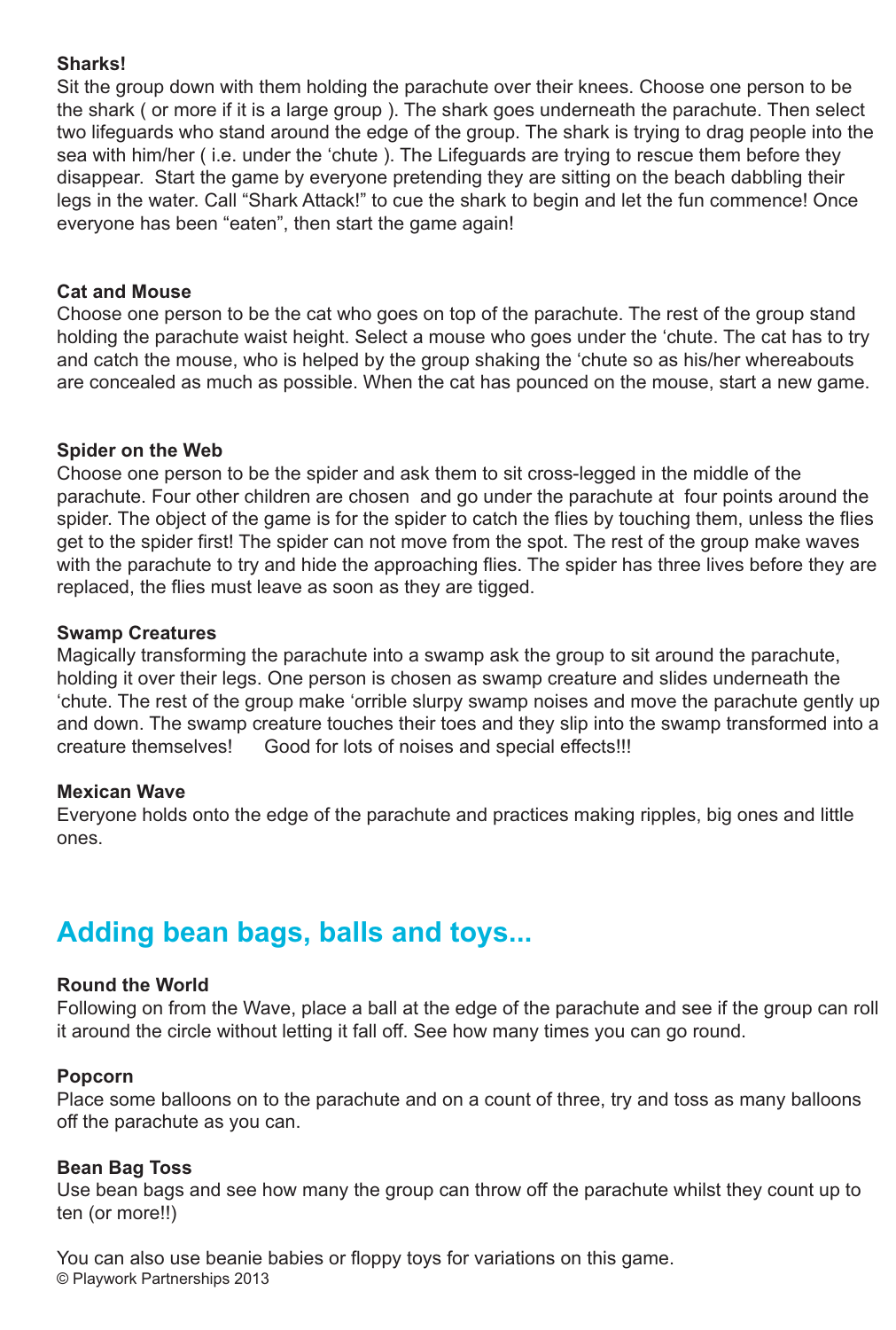#### **GOAL!**

Divide the group into two halves and place a soft ball on the parachute. The two teams have to try and score goals by tossing the ball as designated areas in the other teams half. The other team has to save as many as possible!

#### **Team Games**

There are various team games that can played with the parachute, using balls/bean bags/balloons of different colours etc.

## **Adding songs...**

You can use many songs with the parachute; here are a few to try.

#### **The Grand Ol' Duke of York**

Run through the song first by sitting on the parachute. Then holding on to the parachute walk around for the first two lines. Lift the parachute up and down as the song says. Try it faster!

**Hokey Kokey**

**Heads, Shoulders, Knees and Toes**

**Here We Go Round The Mulberry Bush**

## **Quiet time and story telling...**

#### **Tent**

Make a mushroom and as the 'chute comes down step forward and pull the parachute gently behind you under your bottom and sit down. This should make a tent effect over the whole group. Use this space to tell stories, jokes etc or to chat quietly.

Whatever you play with children and young people remember to adapt according to age, ability and experience – and above all have fun!